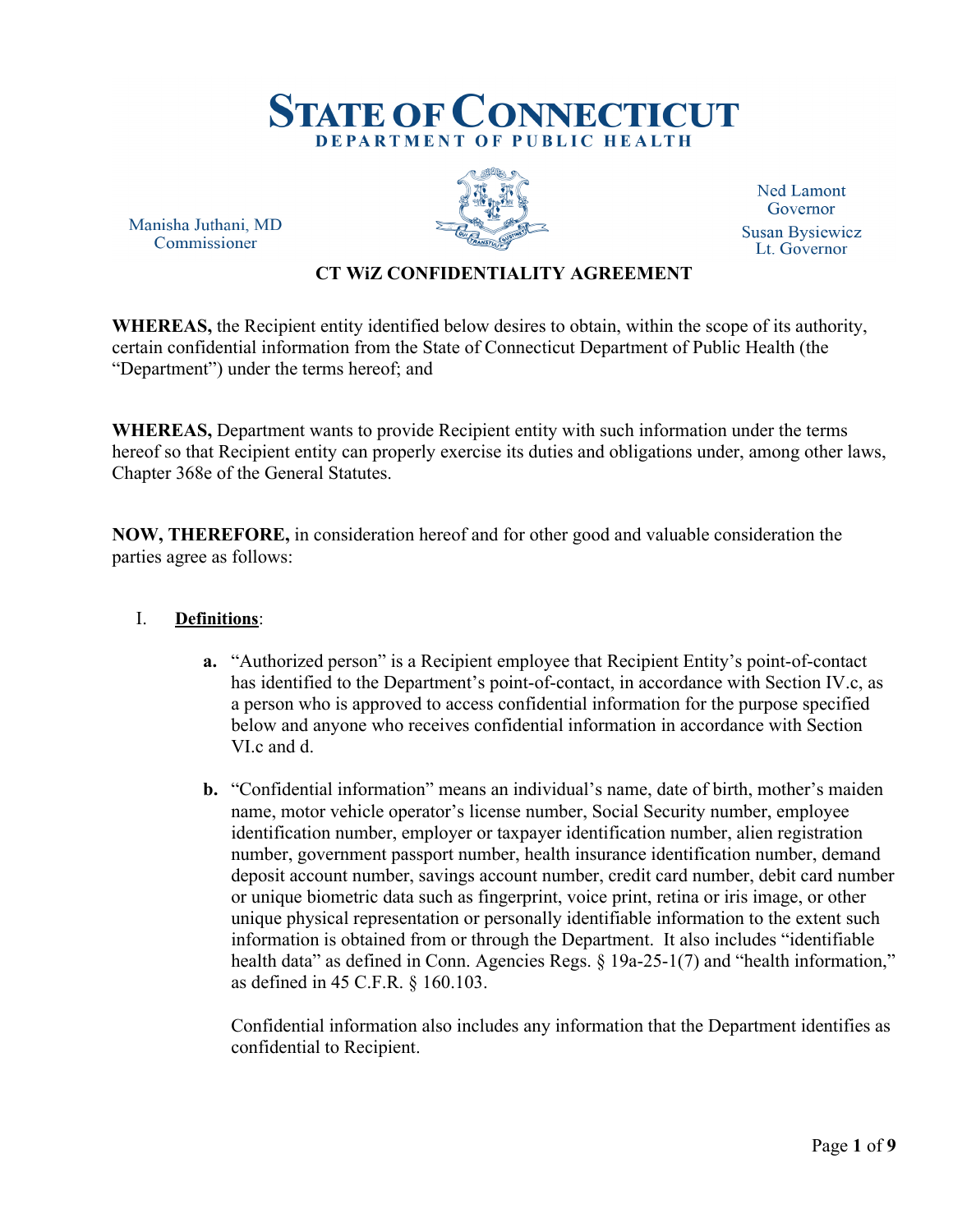Except as otherwise provided herein, confidential information does not include information that may be lawfully obtained from publicly available sources or from federal, state or local government records that are lawfully made available to the general public;

- **c.** "Confidential information breach" means an instance where an unauthorized person or entity accesses confidential information that is subject to or otherwise used in conjunction with any part of this Agreement in any manner, including, but not limited to, the following occurrences: (A) Any confidential information that is not encrypted or secured by any other method or technology that renders the personal information unreadable or unusable is misplaced, lost, stolen or subject to unauthorized access; (B) one or more third parties have accessed, or taken control or possession of, without prior written authorization from the state, (i) any confidential information that is not encrypted or protected, or (ii) any encrypted or protected confidential information together with the confidential process or key that is capable of compromising the integrity of the confidential information; or (C) there is a substantial risk of identity theft or fraud of the Department client, the Recipient, Department or the state.
- **d.** "Department" means the State of Connecticut Department of Public Health, including its Commissioner and employees.
- **e.** "Party" means Recipient entity or the Department, as appropriate given the context. Parties means the Recipient entity and the Department.
- **f.** "Point of contact" means the person identified below who shall act as the liaison for the respective party.

Program: Immunization Section

For the Department:

Kathy Kudish, Immunization Program Manager, Helpdesk website: [https://dph](https://dph-cthelpdesk.ct.gov/Ticket)[cthelpdesk.ct.gov/Ticket](https://dph-cthelpdesk.ct.gov/Ticket)

For Recipient Entity:

(Clinic Director or Equivalent, Clinic Name, Contact Information)

**g.** "Portable devices" are any non-fixed equipment containing an operating system that may be used to create, access or store data including, but not limited to personal



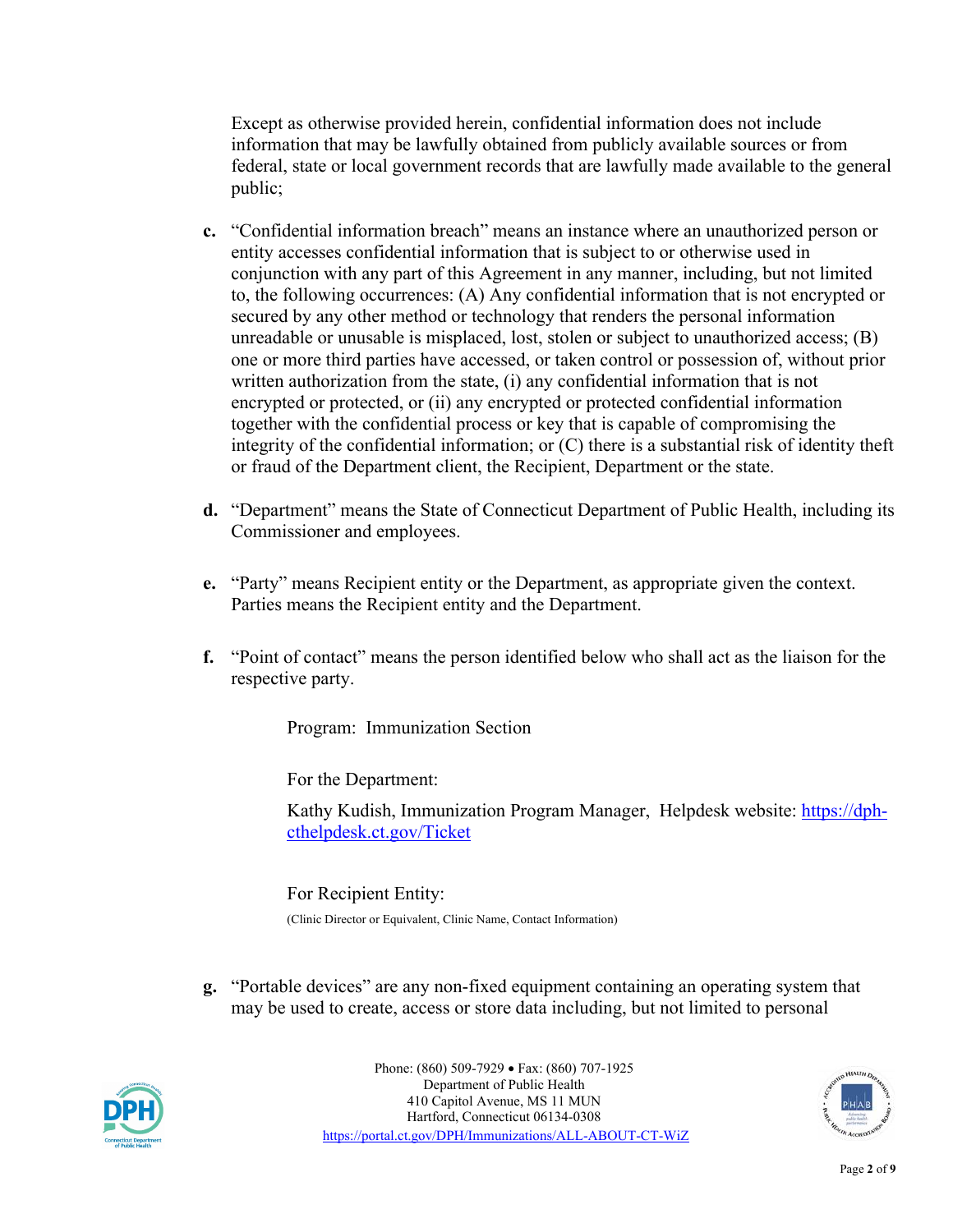computers, home-based computers, laptops, notebook computers, stand-alone computers, personal digital assistants (PDAs) and smart phones.

- **h.** "Purpose" is for compliance with the Connecticut Immunization Registry requirements under Conn. Agencies Regs §§ 19a-7h-1 through 19a-7h-5, as periodically amended.
- **i.** "Recipient" means an individual, business or other entity including, without limitation, a recipient employee or recipient entity, which receives confidential information from the Department under this Agreement.
- **j.** "Recipient employee" is an employee, agent, subcontractor or other person who acts by or through Recipient entity to obtain, access, use, store or disclose confidential information.
- **k.** "Recipient entity" is the company, local health department, local health district or other legal entity that is the signatory to this Agreement.
- **l.** "Removable media" includes, but is not limited to compact disks (CDs), digital video disks (DVDs,), MP3 players, external and removable hard drives, flash cards, flash drives (e.g., USB drives, thumb drives, etc.) and all other removable memory devices of any kind.

### II. **Term and Termination:**

- **a.** This Agreement shall be effective from the last date signed below, and shall terminate on February 1 2023, unless terminated sooner as permitted hereunder.
- **b.** Either Party can terminate this Agreement without cause by providing written notice of such intention to the other party with thirty (30) days advance notice.
- **c.** The Department may immediately terminate this Agreement if Recipient entity or any Recipient breaches any provision of this Agreement.
- **d.** The confidential information obligations under this Agreement and Recipient's duty to protect confidential information and maintain it in confidence shall survive the termination of this Agreement for any reason until all of obligations in section X, Data Destruction, have been satisfied.

#### III. **Recipient General Requirements:** A Recipient shall:

**a.** Only obtain, access, use, store and disclose confidential information for the purpose, as defined above, and as expressly permitted by this Agreement;



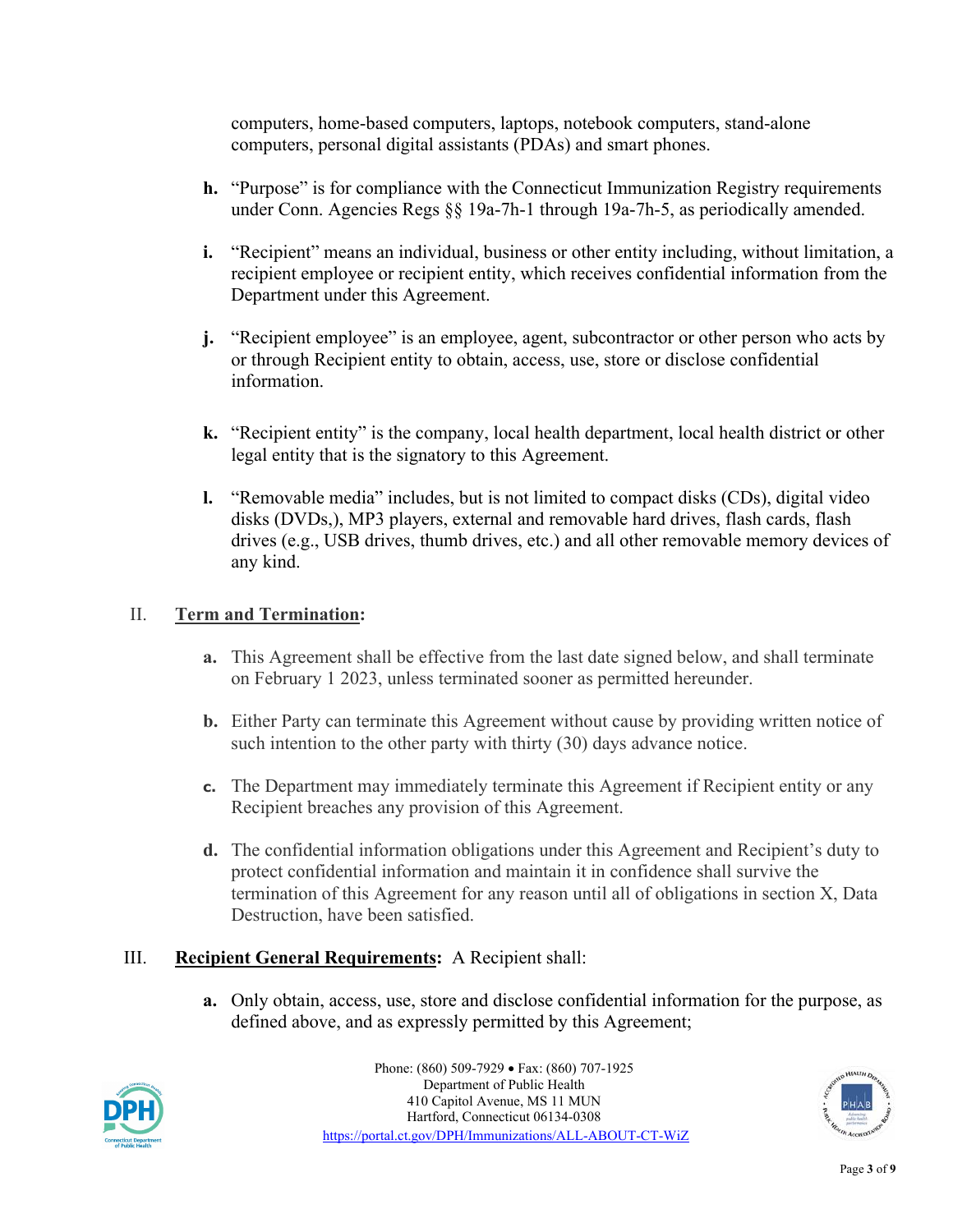- **b.** Not copy, reproduce or transmit confidential information except as permitted by this Agreement and as necessary for the purpose, as defined above; and
- **c.** Not permit an unauthorized person to access confidential information.

### IV. **Recipient Entity General Requirements:** Recipient entity shall:

- **a.** Ensure that any authorized person accessing confidential information is properly trained and instructed regarding the requirements of this Agreement before such person accesses such information;
- **b.** Ensure that any authorized employee accessing confidential information complies with the requirements of this Agreement;
- **c.** Submit a written request to the Department's point of contact identifying the name of any proposed authorized person that Recipient entity desires to become an authorized person. Such written request shall fully identify the person, his or her title, the purpose for which the person needs access and the scope of the requested access;
- **d.** Immediately (within one business day) send the Department's point of contact notice that a person is no longer an authorized person upon (1) the authorized person's separation or prospective separation from Recipient entity; (2) learning that the authorized person has or may have violated any provision of this Agreement; (3) the authorized person's lack of need for the access for the previously specified purpose; or (4) Recipient entity's desire for any reason to remove the person from the authorized person list; and
- **e.** Ensure that all Recipients comply the requirements of this Agreement.
- V. **Compliance with Applicable Statutes:** Recipient shall comply with the requirements of all applicable statutes and regulations, including, without limitation, Conn. Gen. Stat. §§ 19a-25, 19a-215 and Conn. Agencies Regs. § 19a-25-1 et seq.
- VI. **Policy Requirements:** Recipient entity shall, at its own expense:
	- **a.** Establish and maintain effective administrative, technical and physical safeguards to protect the confidentiality of the data and to prevent a confidential information breach;



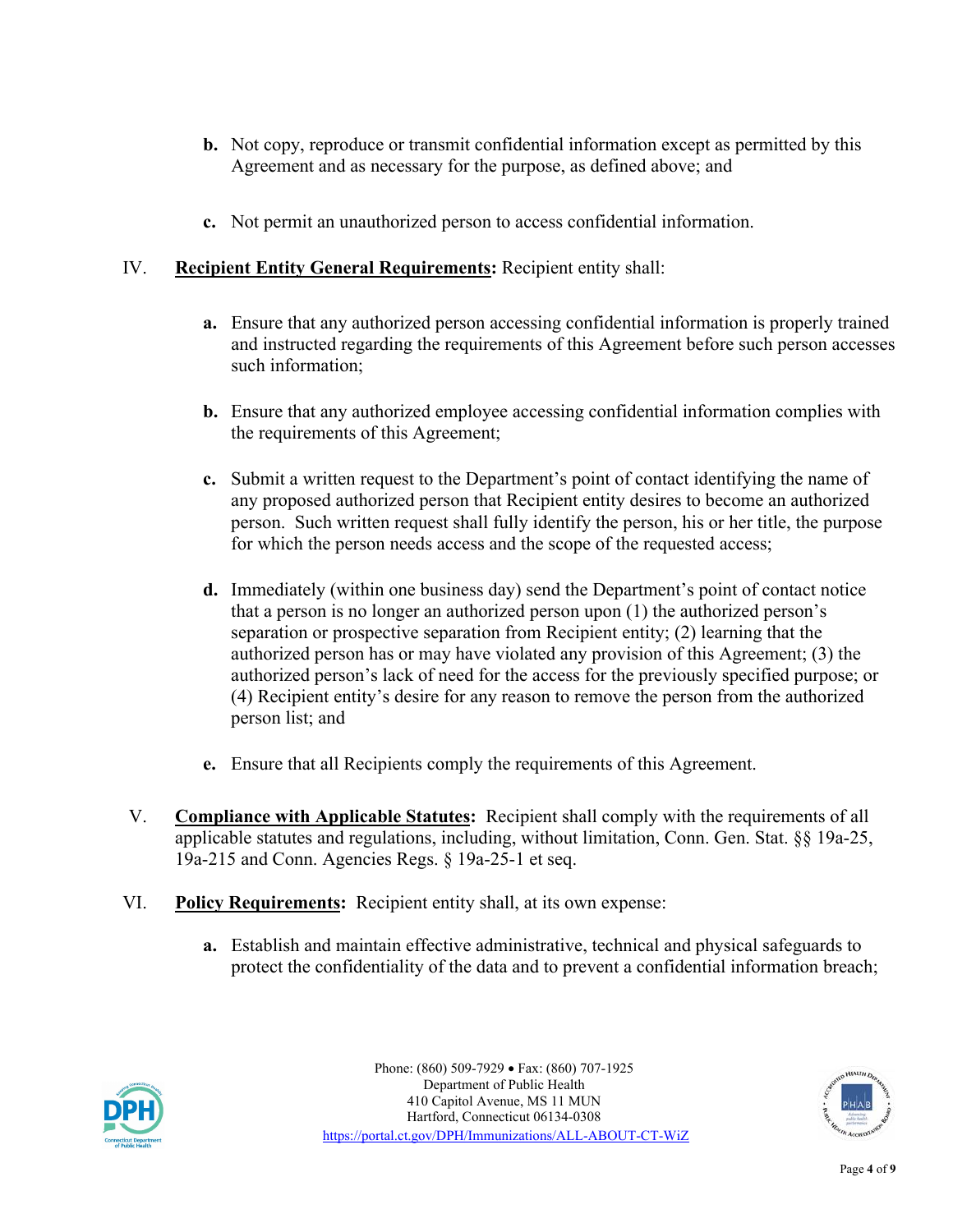- **b.** Implement and maintain a comprehensive data-security program for the protection of confidential information. The safeguards contained in such program shall be consistent with and comply with the safeguards for the protection of confidential information as set forth in all applicable federal and state law and written policies of the state contained in the agreement. Such data-security program shall include, but not be limited to (1) a security policy for Recipient employees related to the storage, access and transportation of data containing confidential information; (2) reasonable restrictions on access to records containing confidential information, including the area where such records are kept and secure passwords for electronically stored records; (3) a process for reviewing policies and security measures at least annually; and (4) an active and ongoing employee security awareness program that is mandatory for all employees who may have access to confidential information provided by Department that, at a minimum, advises such employees of the confidentiality of the information, the safeguards required to protect the information and any applicable civil and criminal penalties for noncompliance pursuant to state and federal law;
- **c.** Limit access to confidential information to Recipient's authorized people and its employees and agents, as necessary for the purpose of this Agreement.
- **d.** Ensure that confidential information that is included in the CT WiZ immunization information system is not disclosed in any manner, except to the following:
	- i. The respective patient's health care provider;
	- ii. The Director of Health of the health department or district that serves the town in which the patient resides and any of said health department or district's outreach staff;
	- iii. Staff duly designated by the Director of Health to track children late for immunizations;
	- iv. The individual patient him/herself
	- v. The patient's parents (unless the parent's rights have been terminated pursuant to a court order) or legal guardian, if the patient is a minor;
	- vi. A child's school nurse; and
	- vii. Other individuals only with the written permission of the patient or the minor patient's parent or legal guardian.
- **e.** Maintain all electronic confidential information obtained under this Agreement (1) in a secure server; (2) on secure drives; (3) behind firewall protections and monitored by intrusion detection software; (4) in a manner where access is restricted to authorized employees and their authorized agents; and (5) as otherwise required under state and federal law;
- **f.** Implement, maintain and update security and breach investigation procedures that are appropriate given the nature of the information disclosed and that are reasonably



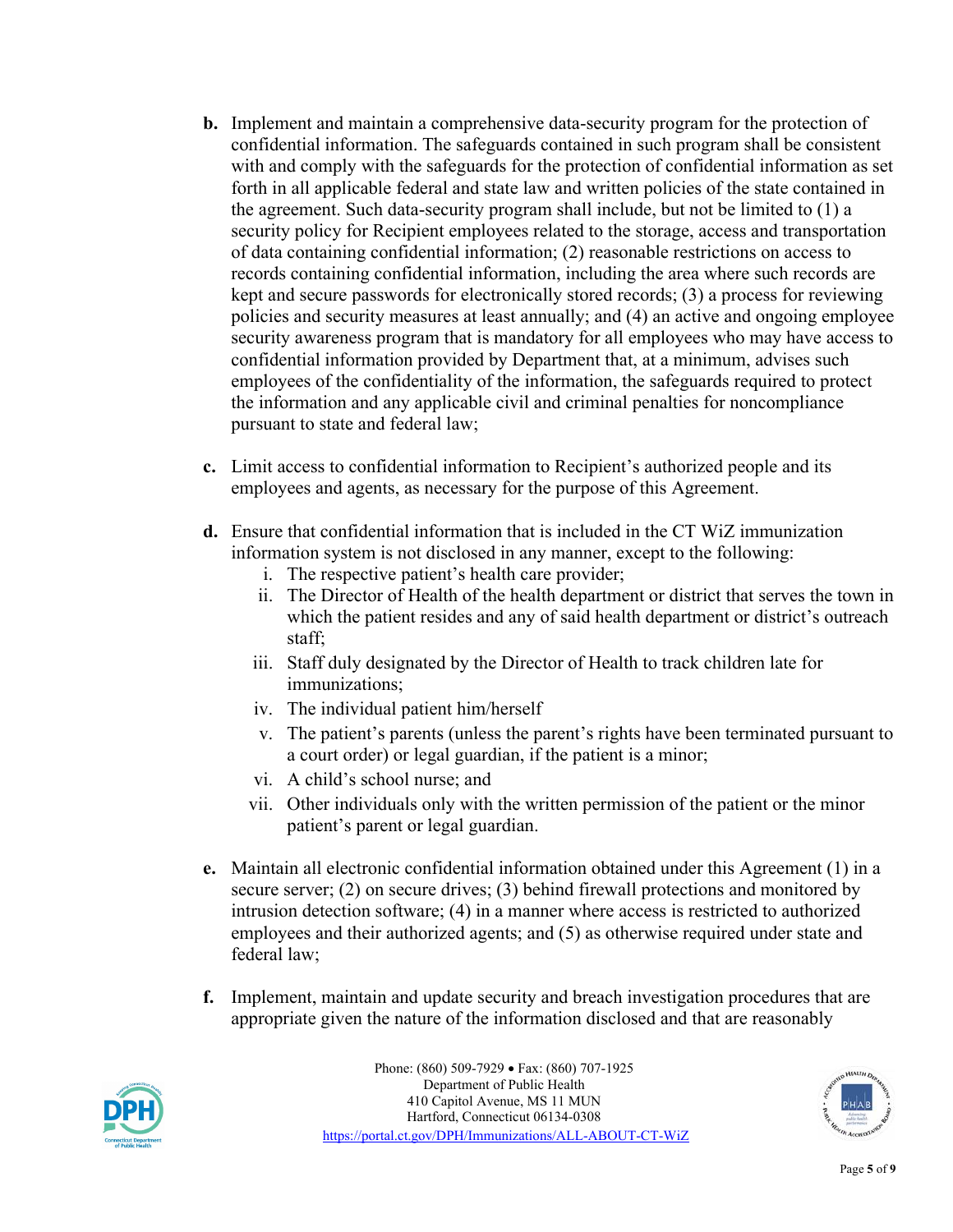designed to protect the confidential information from unauthorized access, use, modification, disclosure, manipulation or destruction; and

- **g.** Implement written policies and procedures that ensure compliance with the provisions of this Agreement and provide the Department with a copy of such policies and procedures upon the execution of this Agreement, upon the amendment of any such policies and procedures and upon the Department's request.
- VII. **Additional Security Requirements:** No Recipient shall download, store or otherwise place confidential information on a portable device or removable media without using password protection and encryption methods that comply with Department approved standards, as defined herein, which standards Department, in its sole discretion, may periodically amend. Such encryption methods must be FIPS-140 compliant and include Advanced Encryption Algorithm (AES) that use a minimum of 128-bit key size.
- VIII. **Breach Notification:** Recipient entity shall:
	- **a.** Notify the Department's point of contact and the Attorney General as soon as practical, but in no case later than twenty-four (24) hours after a Recipient becomes aware of or has reason to believe that any confidential information that Recipient possesses, controls or obtained under this Agreement has been subject to a confidential information breach;
	- **b.** Immediately cease all use of the data provided by Department or developed internally by Recipient based on information obtained under this Agreement if so directed by Department;
	- **c.** Within seven (7) business days, submit to the office of the Attorney General and Department (1) a report detailing the breach or suspected breach, including a plan to mitigate the effects of any breach and specifying the steps taken to ensure future breaches do not occur; or (2) a report detailing why, upon further investigation, the Recipient believes no breach has occurred. For purposes of Conn. Gen. Stat. § 1- $210(b)(5)(B)$ , such report shall be deemed to have been given in "confidence" and required by this Agreement rather than any statute;
	- **d.** If a Confidential information breach occurs, Recipient shall, within three (3) business days after the notification, present a credit monitoring and protection plan to the Commissioner of Administrative Services, Department and the Connecticut Office of the Attorney General for review and approval. Such credit monitoring or protection plan shall be made available by Recipient at its own cost and expense to all individuals affected by the confidential information breach. Such credit monitoring or protection plan shall include, without limitation, reimbursement for the cost of placing and lifting one (1) security freeze per credit file pursuant to Conn. Gen. Stat. § 36a-701a. Such credit monitoring or protection plans shall be approved by the State in accordance with



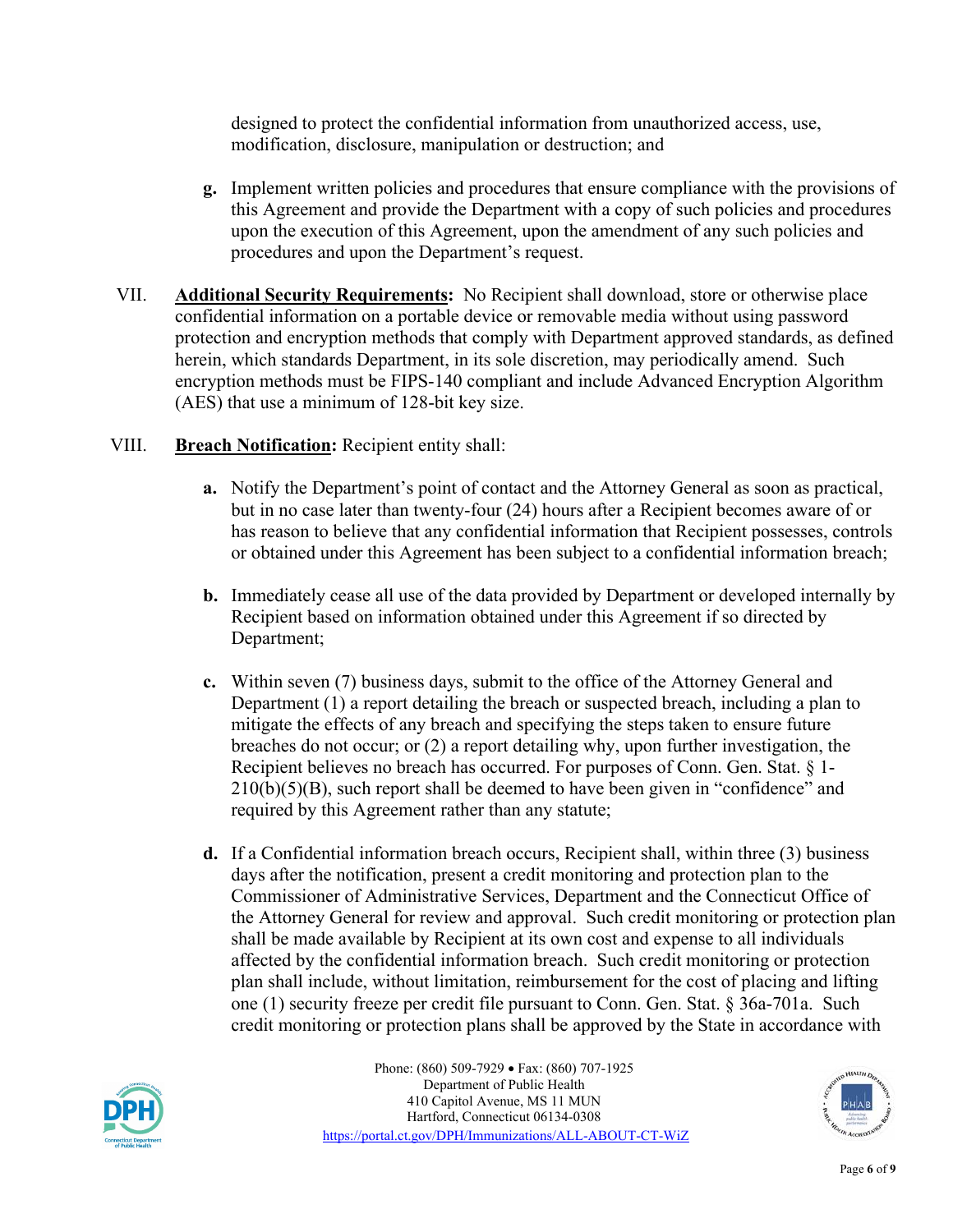this Section and shall cover a length of time commensurate with the circumstances of the confidential information breach. Recipient's costs and expenses for the credit monitoring and protection plan shall not be recoverable from Department, any State of Connecticut entity or any affected individuals;

- **e.** Recipient shall incorporate the requirements of this Agreement in all subcontracts to require each subcontractor to safeguard confidential information in the same manner as provided for in this Agreement; and
- **f.** Nothing in this section shall supersede in any manner Recipient's or its subcontractor's obligations under the Health Insurance Portability and Accountability Act (HIPAA).
- IX. **Materials containing confidential information:** All materials containing confidential information of any type, including, but not limited to those containing copies, modifications or additions to the original data containing confidential information obtained under this Agreement are subject to the provisions of this Agreement in the same manner as the original data containing confidential information obtained under this Agreement.

# X. **Data Destruction:**

- **a.** Within thirty (30) calendar days of completing the purpose, terminating this Agreement or receiving written notice from the Department requesting such destruction, whichever is earlier, Recipient entity shall destroy all materials containing confidential information obtained under this Agreement.
- **b.** For paper materials, Recipient entity shall shred, burn, pulp or pulverize all paper records so that confidential information obtained under this Agreement is rendered unreadable, indecipherable and otherwise cannot be recompiled.
- **c.** For electronic or digital materials, Recipient entity shall clear (using software or hardware products to overwrite media with non-sensitive data), purge (degaussing or exposing the media to a strong magnetic field in order to disrupt the recorded magnetic domains) or destroy the media (disintegration, pulverization, melting, incinerating, or shredding) containing electronic confidential information in a manner that complies with the National Institute of Standards and Technology (NIST) Special Publication 800-81, as periodically revised.
- **d.** Within five (5) calendar days of destroying the data, Recipient entity shall submit to the Department point of contact a written statement certifying that Recipient entity has destroyed all the materials containing confidential information in accordance with this section.



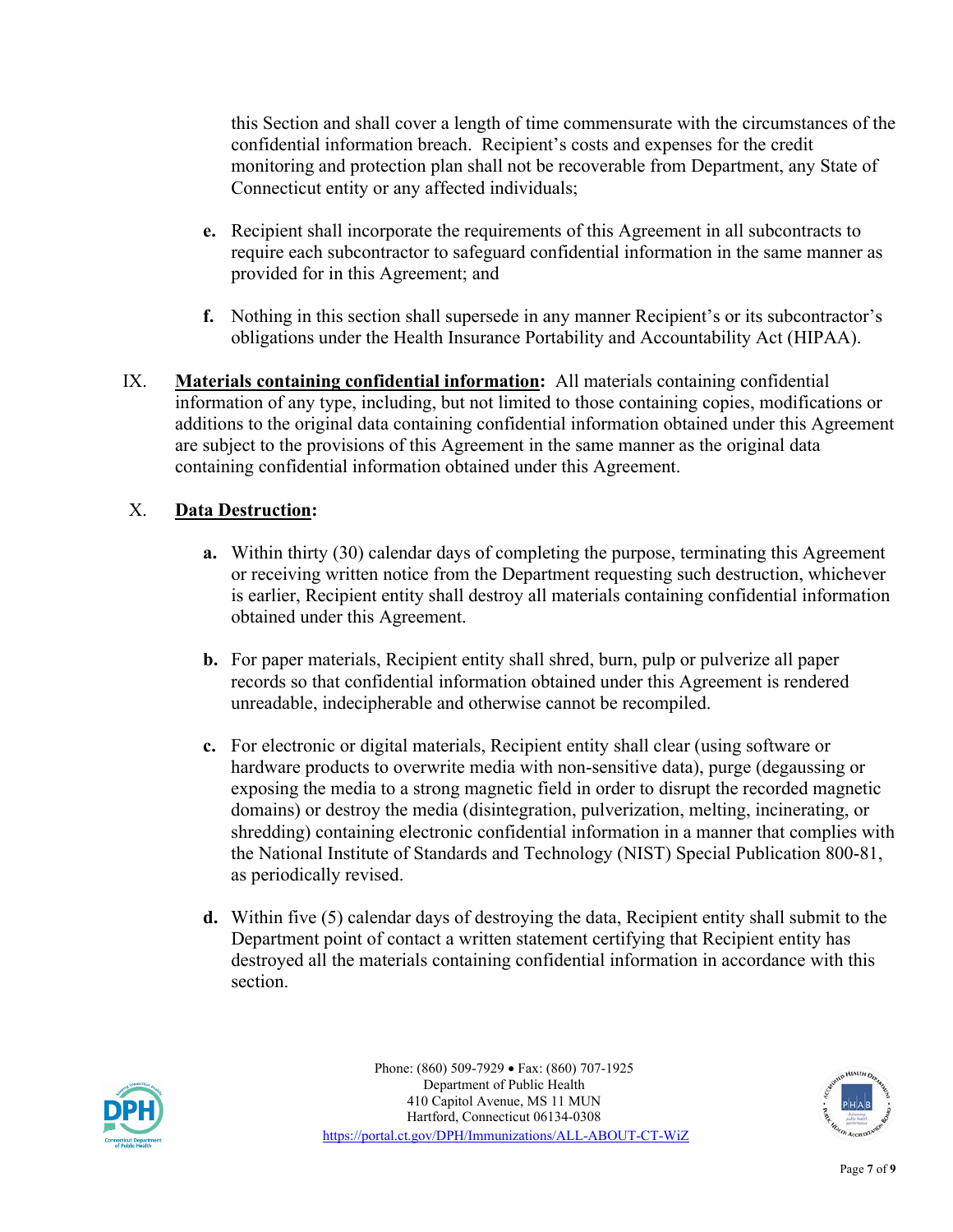- XI. **[Relationships:](http://www.ndasforfree.com/NDAS/Boilerplate.html#Relationships)** Nothing contained in this Agreement shall be deemed to constitute either party a partner, joint venturer or employee of the other party for any purpose.
- XII. **[Severability:](http://www.ndasforfree.com/NDAS/Boilerplate.html#Severability)** If a court finds any provision of this Agreement invalid or unenforceable, the remainder of this Agreement shall be interpreted so as best to effect the intent of the parties.

# XIII. **[Entire](http://www.ndasforfree.com/NDAS/Boilerplate.html#Integration) Agreement:**

- **a.** This Agreement expresses the complete understanding of the parties with respect to the subject matter and supersedes all prior proposals, agreements, representations and understandings.
- **b.** This Agreement may not be amended except in a writing signed by both parties.
- **c.** . Either party may amend its point of contact by sending the other party written notice thereof.
- XIV. **[Waiver:](http://www.ndasforfree.com/NDAS/Boilerplate.html#Waiver)** The Department's failure to exercise any right provided in this Agreement shall not be a waiver of prior or subsequent rights.
- XV. **Choice of Law and Choice of Forum:** Recipient entity shall be bound by the laws of the State of Connecticut and the federal government where applicable, and agrees that this Agreement shall be construed and interpreted in accordance with Connecticut law.
- XVI. **Settlement of Disputes:** Any dispute concerning the interpretation or application of this Agreement shall be decided by the Department's Commissioner or the Commissioner's designee whose decision shall be final. In appealing a dispute to the Commissioner pursuant to this provision, the Recipient shall be afforded an opportunity to be heard and to offer evidence in support of the appeal. Pending final resolution of a dispute, the Recipient shall abide by the terms of the Agreement.
- XVII. **Right to Equitable Relief:** Any unauthorized use of confidential information by Recipient will cause the Department irreparable harm for which its remedies at law would be inadequate. Therefore, in addition to any other rights it may have at law, the Department shall be entitled to seek and obtain equitable relief in any court of competent jurisdiction.
- XVIII. **Binding effect:** This Agreement is binding on Recipient entity and its employees, agents, representatives, successors and assigns.